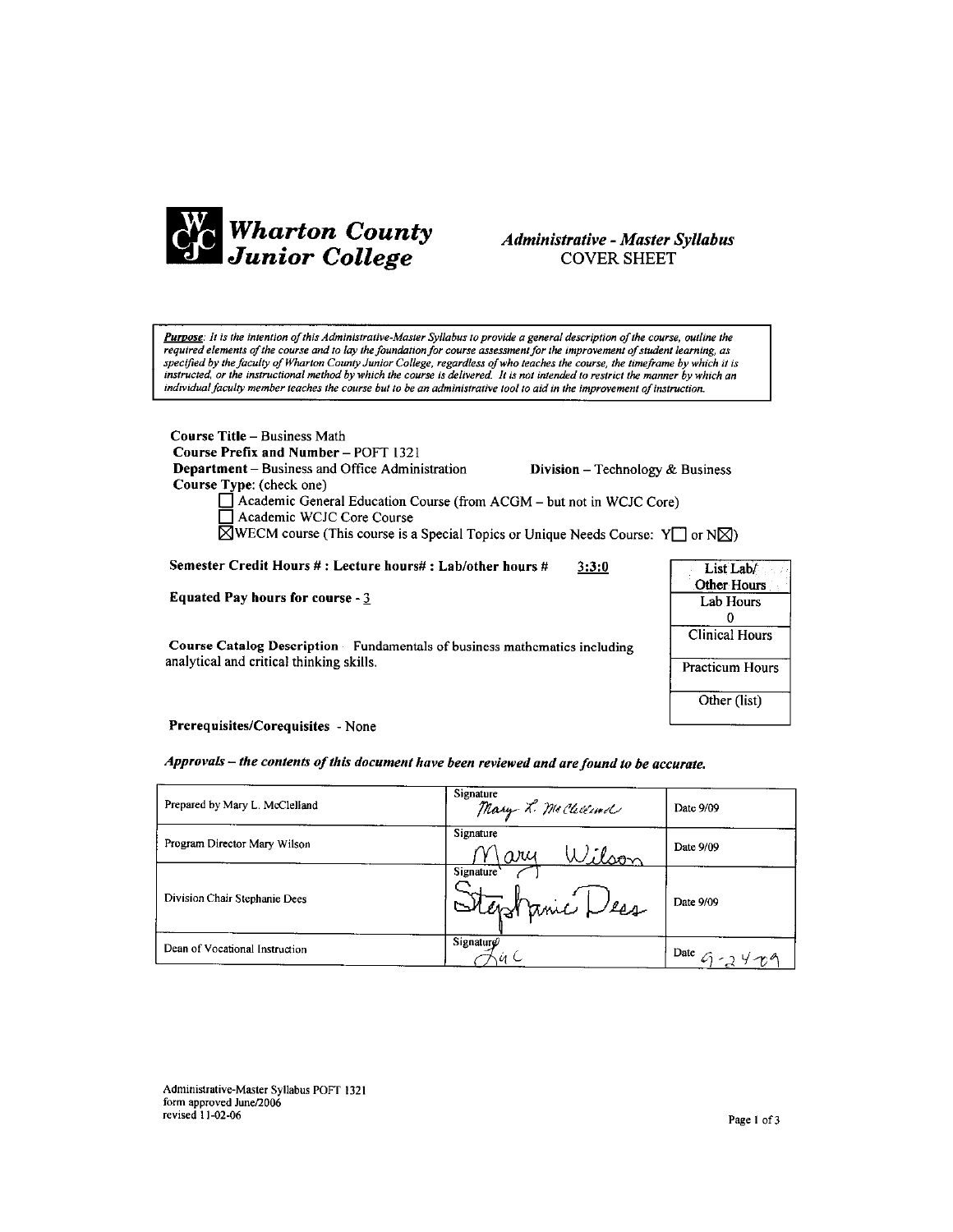

# *Administrative - Master Syllabus*  POFT 1321

**I. Topical Outline** – Each offering of this course must include the following topics (be sure to include information regarding lab, practicum, clinical or other non lecture instruction):

- 1. Review of the fundamentals of mathematics.
- 2. Provide students with a good basis for elementary accounting concepts, business machines, and computer technology.

#### **II. Course Learning Outcomes**

| <b>Course Learning Outcome</b>                                                                                                                                        | <b>Method of Assessment</b>                                                                                         |
|-----------------------------------------------------------------------------------------------------------------------------------------------------------------------|---------------------------------------------------------------------------------------------------------------------|
| The student will demonstrate the ability to solve<br>fundamental business mathematics including<br>analytical and problem-solving skills in business<br>applications. | At least 90% of students will correctly answer at<br>least 70% of the questions on a comprehensive<br>written exam. |

#### **III. Required Text(s), Optional Text(s) and/or Materials to be Supplied by Student.**

Required Text: *Practical Business Math Procedures*, 9th Edition, Jeffrey Slater, ISBN #978-0-078-163-258. The textbook is packaged with the Homework Manager system. Students will need a pocket calculator, #2 pencil, and about five Scantron forms for completing the tests.

#### **IV. Suggested Course Maximum** - 35

**V. List any specific spatial or physical requirements beyond a typical classroom required to teach the course**.

None

**VI. Course Requirements/Grading System – Describe any course specific requirements such as research papers or reading assignments and the generalized grading format for the course**

| 4 Exams    | 30% |
|------------|-----|
| Homework   | 30% |
| Quizzes    | 20% |
| Final Exam | 20% |

Administrative-Master Syllabus POFT 1321 form approved June/2006 revised 11-02-06 Page 2 of 2